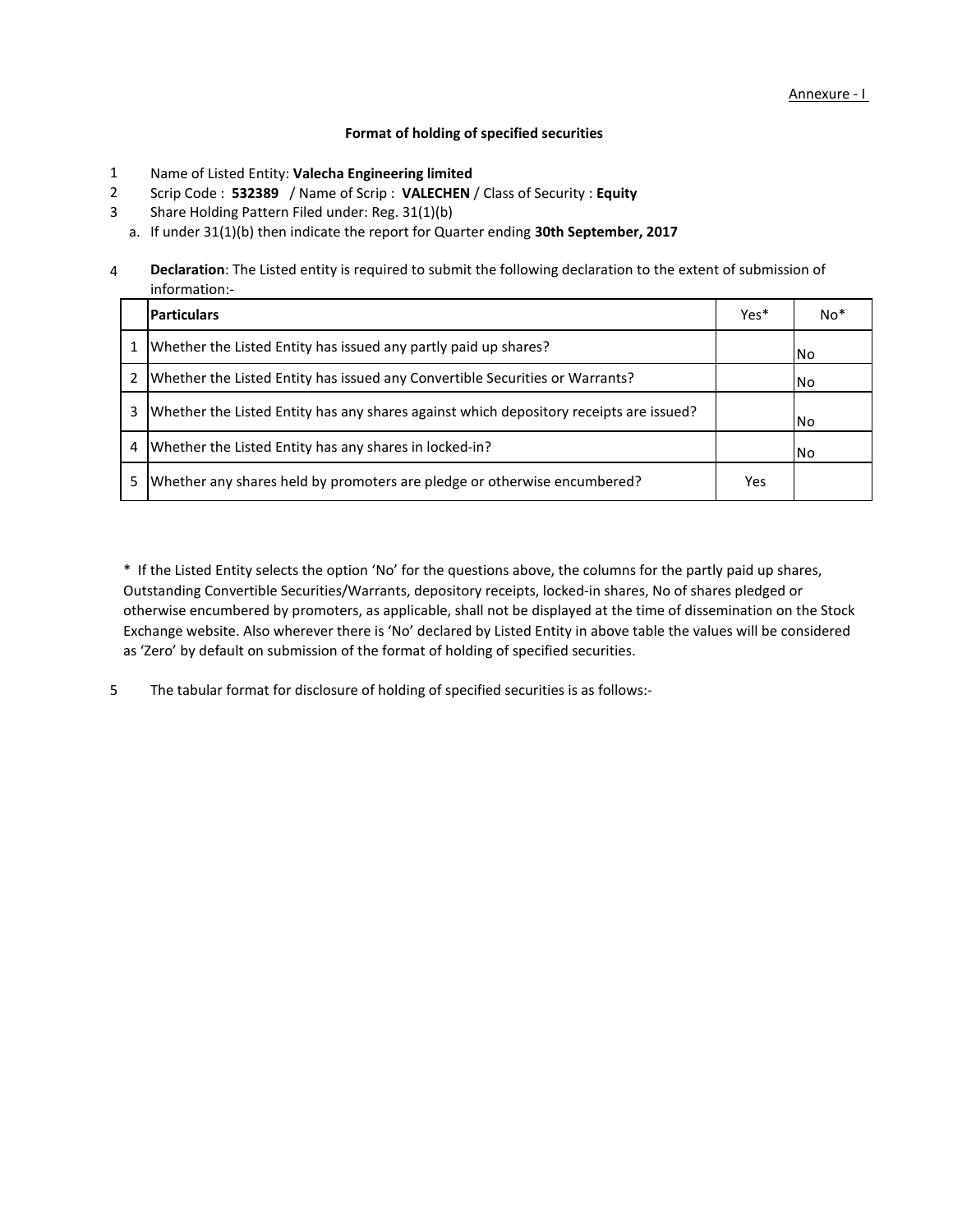## **Table I - Summary Statement holding of specified securities**

| Cate-<br>gory | Category of shareholder                         | Nos. of<br>share-<br>holders | No. of fully paid<br>up equity<br>shares held | No. of Partly<br>paid-up equity<br>shares held | No. of shares<br>underlying<br><b>Depository</b><br>Receipts | Total nos.<br>shares held | Shareholding as<br>a % of total no.<br>of shares<br>(calculated as<br>per SCRR, 1957) | Number of Voting Rights held in each class of securities |                            |          |                    | No. of Shares<br>Underlying<br>Outstanding<br>convertible<br>securities<br>(including<br>Warrants) | Shareholding, as a<br>% assuming full<br>conversion of<br>convertible<br>securities (as a<br>percentage of<br>diluted share<br>capital) |     | <b>Number of Locked</b><br>in shares        | <b>Number of Shares</b><br>pledged or otherwise<br>encumbered |                                             | <b>Number of</b><br>equity shares<br>held in<br>dematerialized<br>form |
|---------------|-------------------------------------------------|------------------------------|-----------------------------------------------|------------------------------------------------|--------------------------------------------------------------|---------------------------|---------------------------------------------------------------------------------------|----------------------------------------------------------|----------------------------|----------|--------------------|----------------------------------------------------------------------------------------------------|-----------------------------------------------------------------------------------------------------------------------------------------|-----|---------------------------------------------|---------------------------------------------------------------|---------------------------------------------|------------------------------------------------------------------------|
| (1)           | (II)                                            | (III)                        | (IV)                                          | (V)                                            | (VI)                                                         | $(VII) = (IV)+(V)+$       | (VIII)                                                                                |                                                          | (IX)                       |          |                    | (X)                                                                                                | $(XI) = (VII)+(X)$                                                                                                                      |     | (XII)                                       | (XIII)                                                        | (XIV)                                       |                                                                        |
|               |                                                 |                              |                                               |                                                |                                                              | (VI)                      | As a % of<br>$(A+B+C2)$                                                               |                                                          | <b>No of Voting Rights</b> |          | Total as a<br>% of |                                                                                                    | As a % of (A+B+C2)                                                                                                                      | No. | As a %<br>of total<br><b>Shares</b><br>held | No.                                                           | As a %<br>of total<br><b>Shares</b><br>held |                                                                        |
|               |                                                 |                              |                                               |                                                |                                                              |                           |                                                                                       | Class<br>eg: X                                           | Class<br>eg:y              | Total    | $(A+B+C)$          |                                                                                                    |                                                                                                                                         | (a) | (b)                                         | (a)                                                           | (b)                                         |                                                                        |
| (A)           | Promoter & Promoter<br>Group                    | 17                           | 7005180                                       |                                                |                                                              | 7005180                   | 31.09                                                                                 | 7005180                                                  |                            | 7005180  | 31.09              |                                                                                                    | 31.09                                                                                                                                   |     | 0.00                                        | 4140043                                                       | 59.10                                       | 7005180                                                                |
| (B)           | <b>Public</b>                                   | 14590                        | 15524845                                      |                                                |                                                              | 15524845                  | 68.91                                                                                 | 15524845                                                 |                            | 15524845 | 68.91              |                                                                                                    | 68.91                                                                                                                                   |     | 0.00                                        | <b>NA</b>                                                     |                                             | 15139082                                                               |
| (C)           | Non Promoter- Non Public                        |                              |                                               |                                                |                                                              |                           | 0.00                                                                                  |                                                          |                            |          | 0.00               |                                                                                                    | 0.00                                                                                                                                    |     | 0.00                                        | <b>NA</b>                                                     |                                             |                                                                        |
| (C1)          | <b>Shares underlying DRs</b>                    |                              |                                               |                                                |                                                              |                           | <b>NA</b>                                                                             |                                                          |                            |          | 0.00               |                                                                                                    | 0.00                                                                                                                                    |     | 0.00                                        | <b>NA</b>                                                     |                                             |                                                                        |
| (C2)          | <b>Shares held by Employee</b><br><b>Trusts</b> |                              |                                               |                                                |                                                              |                           | 0.00                                                                                  |                                                          |                            |          | 0.00               |                                                                                                    | 0.00                                                                                                                                    |     | 0.00                                        | <b>NA</b>                                                     |                                             |                                                                        |
|               | <b>Total</b>                                    | 14607                        | 22530025                                      |                                                | $\sqrt{2}$                                                   | 22530025                  | 100.00                                                                                | 22530025                                                 | 0.00                       | 22530025 | 100.00             |                                                                                                    | 100.00                                                                                                                                  |     | 0.00                                        | 4140043                                                       | 18.38                                       | 22144262                                                               |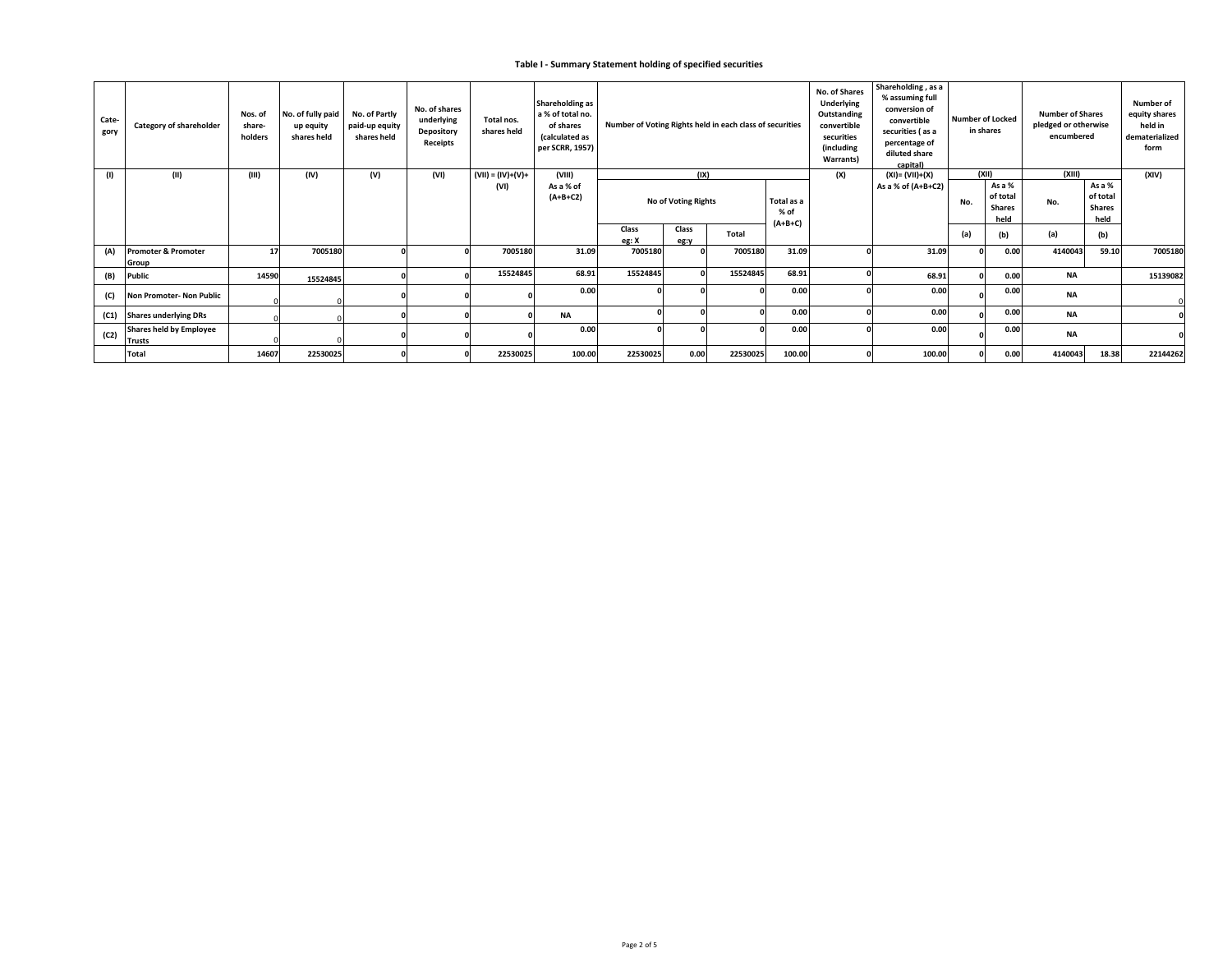#### **Table II - Statement showing shareholding pattern of the Promoter and Promoter Group**

| Category & Name of the Shareholders                                                                                                                                                                                                                                                       | PAN               | No. of<br>shareholder | No. of fully paid<br>up equity shares<br>held | Partly paid-up equity shares<br>held | Nos. of shares<br>underlying<br>Depository<br>Receipts | Total nos.<br>shares held | Shareholding %<br>calculated as per<br><b>SCRR, 1957</b> | Number of Voting Rights held in each class of<br>securities |                            |             |                                        | No. of Shares<br>Shareholding, as a % assuming<br><b>Underlying</b><br>full conversion of convertible<br>Outstanding<br>securities (as a percentage of<br>convertible securities<br>diluted share capital)<br>(including Warrants) |                                     | Number of Locked in<br>shares |                                | <b>Number of Shares pledged</b><br>or otherwise encumbered |                                | <b>Number of equity</b><br>shares held in<br>dematerialized form |
|-------------------------------------------------------------------------------------------------------------------------------------------------------------------------------------------------------------------------------------------------------------------------------------------|-------------------|-----------------------|-----------------------------------------------|--------------------------------------|--------------------------------------------------------|---------------------------|----------------------------------------------------------|-------------------------------------------------------------|----------------------------|-------------|----------------------------------------|------------------------------------------------------------------------------------------------------------------------------------------------------------------------------------------------------------------------------------|-------------------------------------|-------------------------------|--------------------------------|------------------------------------------------------------|--------------------------------|------------------------------------------------------------------|
| (1)                                                                                                                                                                                                                                                                                       | (II)              | (III)                 | (IV)                                          | (V)                                  | (VI)                                                   |                           | $(VII = IV+V+VI)$ As a % of $(A+B+C2)$                   |                                                             |                            | (IX)        |                                        | (X)                                                                                                                                                                                                                                | $(XI) = (VII)+(X)$ as a % of A+B+C2 |                               | (XII)                          |                                                            | (XIII)                         | (XIV)                                                            |
|                                                                                                                                                                                                                                                                                           |                   |                       |                                               |                                      |                                                        |                           | (VIII)                                                   |                                                             | <b>No of Voting Rights</b> |             | Total as a % of Total<br>Voting rights |                                                                                                                                                                                                                                    |                                     |                               | As a % of total<br>Shares held | No.                                                        | As a % of total<br>shares held |                                                                  |
|                                                                                                                                                                                                                                                                                           |                   |                       |                                               |                                      |                                                        |                           |                                                          |                                                             | Class X Class Y Total      |             |                                        |                                                                                                                                                                                                                                    |                                     | (a)                           | (b)                            | (a)                                                        | (b)                            |                                                                  |
| $(1)$ Indian                                                                                                                                                                                                                                                                              |                   |                       |                                               |                                      |                                                        |                           |                                                          |                                                             |                            |             |                                        |                                                                                                                                                                                                                                    |                                     |                               |                                |                                                            |                                |                                                                  |
| (a)<br>Individuals/Hindu undivided Family                                                                                                                                                                                                                                                 |                   |                       |                                               |                                      |                                                        |                           |                                                          |                                                             |                            |             |                                        |                                                                                                                                                                                                                                    |                                     |                               |                                |                                                            |                                |                                                                  |
| (i) Dinesh Valecha                                                                                                                                                                                                                                                                        | AAAPV5458R        |                       | 2812                                          |                                      |                                                        | 2812                      | 0.01                                                     | 2812                                                        | $\circ$                    | 2812        | 0.01                                   | $\Omega$                                                                                                                                                                                                                           | 0.01                                | $\sqrt{2}$                    | 0.00                           |                                                            | 0.00                           | 2812                                                             |
| (ii) Umesh Hariram Valecha                                                                                                                                                                                                                                                                | AAAPV5459Q        | 1                     | 2587                                          | $\Omega$                             |                                                        | 2587                      | 0.01                                                     | 2587                                                        | $\circ$                    | 2587        | 0.01                                   | $\Omega$                                                                                                                                                                                                                           | 0.01                                |                               | 0.00                           | $\Omega$                                                   | 0.00                           | 2587                                                             |
| (iii) Jagdish K Valecha                                                                                                                                                                                                                                                                   | AAAPV6661L        | 1                     |                                               | $\Omega$                             |                                                        | $\Omega$                  | 0.00                                                     | $\Omega$                                                    | $\circ$                    | $\Omega$    | 0.00                                   | $\circ$                                                                                                                                                                                                                            | 0.00                                |                               | 0.00                           | $\sqrt{2}$                                                 | 0.00                           | $\overline{0}$                                                   |
| Central Government/ State                                                                                                                                                                                                                                                                 |                   |                       |                                               |                                      |                                                        |                           |                                                          |                                                             |                            |             |                                        |                                                                                                                                                                                                                                    |                                     |                               |                                |                                                            |                                | $\Omega$                                                         |
| (b)<br>Government(s)                                                                                                                                                                                                                                                                      |                   |                       |                                               |                                      |                                                        |                           | 0.00                                                     |                                                             |                            |             | 0.00                                   |                                                                                                                                                                                                                                    | 0.00                                |                               | 0.00                           |                                                            | 0.00                           |                                                                  |
| (c)<br>Financial Institutions/Banks                                                                                                                                                                                                                                                       |                   |                       |                                               | $\Omega$                             |                                                        | $\Omega$                  | 0.00                                                     | n.                                                          | $\Omega$                   | $\Omega$    | 0.00                                   | $\Omega$                                                                                                                                                                                                                           | 0.00                                |                               | 0.00                           |                                                            | 0.00                           |                                                                  |
| (d) Any Other (specify)                                                                                                                                                                                                                                                                   |                   |                       |                                               |                                      |                                                        |                           |                                                          |                                                             |                            |             |                                        |                                                                                                                                                                                                                                    |                                     |                               |                                |                                                            |                                |                                                                  |
| (i) Bodies Corporate                                                                                                                                                                                                                                                                      |                   |                       |                                               |                                      |                                                        |                           |                                                          |                                                             |                            |             |                                        |                                                                                                                                                                                                                                    |                                     |                               |                                |                                                            |                                |                                                                  |
| (i) Valecha Investment Private Ltd.                                                                                                                                                                                                                                                       | AAACV2759G        |                       | 3.065.245                                     | $\Omega$                             | $\Omega$                                               | 3065245                   | 13.61                                                    | 3065245                                                     | $\circ$                    | 3065245     | 13.61                                  | $^{\circ}$                                                                                                                                                                                                                         | 13.61                               | $\Omega$                      | $\circ$                        | 1.211.539                                                  | 39.53                          | 3.065.245                                                        |
| (ii) Valecha Investment Private Ltd.                                                                                                                                                                                                                                                      | AAACV2759G        |                       | 3,378,504                                     |                                      |                                                        | 3378504                   | 15.00                                                    | 3378504                                                     | $\circ$                    | 3378504     | 15.00                                  | $\circ$                                                                                                                                                                                                                            | 15.00                               | $\Omega$                      | $\circ$                        | 2,928,504                                                  | 86.68                          | 3,378,504                                                        |
| (iii) Valecha Investment Private Ltd.                                                                                                                                                                                                                                                     | AAACV2759G        |                       | 488,500                                       |                                      |                                                        | 488500                    | 2.17                                                     | 488500                                                      | $\circ$                    | 488500      | 2.17                                   | $\circ$                                                                                                                                                                                                                            | 2.17                                | $\overline{0}$                | $\circ$                        |                                                            | $\Omega$                       | 488,500                                                          |
| (ii)Companies Acting in Concert                                                                                                                                                                                                                                                           |                   |                       |                                               |                                      |                                                        | $\Omega$                  |                                                          | $\Omega$                                                    |                            | $\Omega$    |                                        |                                                                                                                                                                                                                                    |                                     |                               |                                |                                                            |                                |                                                                  |
| (i) Gopaldas Vasudev Construction<br>Pvt.Ltd.                                                                                                                                                                                                                                             | AAACG1875C        |                       | 424                                           |                                      |                                                        | 424                       | 0.00                                                     | 424                                                         |                            | 424         | 0.00                                   |                                                                                                                                                                                                                                    | 0.00                                |                               | 0.00                           |                                                            | 0.00                           | 424                                                              |
| (iii) Person acting in Concert                                                                                                                                                                                                                                                            |                   |                       |                                               |                                      |                                                        |                           |                                                          |                                                             |                            |             |                                        |                                                                                                                                                                                                                                    |                                     |                               |                                |                                                            |                                |                                                                  |
| Pavitra Ramchandra Valecha                                                                                                                                                                                                                                                                | AACPV6379D        |                       | 7,169                                         | $\Omega$                             |                                                        | 7169                      | 0.03                                                     | 7169                                                        | $\circ$                    | 7169        | 0.03                                   | $\Omega$                                                                                                                                                                                                                           | 0.03                                |                               | 0.00                           |                                                            | 0.00                           | 7,169                                                            |
| ii) Ramchand Hemandas Valecha                                                                                                                                                                                                                                                             | AABPV7054Q        | 1                     | 21,481                                        | $\Omega$                             |                                                        | 21481                     | 0.10                                                     | 21481                                                       | $\circ$                    | 21481       | 0.10                                   | $\Omega$                                                                                                                                                                                                                           | 0.10                                |                               | 0.00                           | $\Omega$                                                   | 0.00                           | 21,481                                                           |
| iii) Sharda Hariram Valecha                                                                                                                                                                                                                                                               | AACPV8571B        |                       | 10.125                                        | $\Omega$                             |                                                        | 10125                     | 0.04                                                     | 10125                                                       | $\circ$                    | 10125       | 0.04                                   | $\circ$                                                                                                                                                                                                                            | 0.04                                |                               | 0.00                           | $\Omega$                                                   | 0.00                           | 10,125                                                           |
| iv) Vasudev Pvarelal Valecha                                                                                                                                                                                                                                                              | AAAHV1284M        |                       | 9.112                                         | $\Omega$                             |                                                        | 9112                      | 0.04                                                     | 9112                                                        | $\circ$                    | 9112        | 0.04                                   | $\circ$                                                                                                                                                                                                                            | 0.04                                |                               | 0.00                           |                                                            | 0.00                           | 9,112                                                            |
| v) Kavita Vasudev Valecha                                                                                                                                                                                                                                                                 | AABPV4823H        |                       | 2.862                                         | $\Omega$                             |                                                        | 2862                      | 0.01                                                     | 2862                                                        | $\circ$                    | 2862        | 0.01                                   | $\circ$                                                                                                                                                                                                                            | 0.01                                |                               | 0.00                           | $\Omega$                                                   | 0.00                           | 2,862                                                            |
| vi) Lata Vasudev Valecha                                                                                                                                                                                                                                                                  | AACPV8690B        | 1                     | 6,199                                         | $\Omega$                             | $\Omega$                                               | 6199                      | 0.03                                                     | 6199                                                        | $\circ$                    | 6199        | 0.03                                   | $\Omega$                                                                                                                                                                                                                           | 0.03                                | $\Omega$                      | 0.00                           | $\Omega$                                                   | 0.00                           | 6,199                                                            |
| (vii)Dinesh H Valecha - Karta For Hariram Pvan AAAHH0934E                                                                                                                                                                                                                                 |                   | $\mathbf{1}$          | 4.500                                         | $\Omega$                             |                                                        | 4500                      | 0.02                                                     | 4500                                                        | $\circ$                    | 4500        | 0.02                                   | $\circ$                                                                                                                                                                                                                            | 0.02                                |                               | 0.00                           | $\Omega$                                                   | 0.00                           | 4,500                                                            |
| (viii) Bhavana Ramchand Valecha                                                                                                                                                                                                                                                           | ACPV6377P         |                       | 3,375                                         |                                      |                                                        | 3375                      | 0.01                                                     | 3375                                                        | $\circ$                    | 3375        | 0.01                                   | $\Omega$                                                                                                                                                                                                                           | 0.01                                |                               | 0.00                           |                                                            | 0.00                           | 3,375                                                            |
| (ix)Alka Vasudev Valecha                                                                                                                                                                                                                                                                  | AABPV4824A        |                       | 1.948                                         | $\Omega$                             |                                                        | 1948                      | 0.01                                                     | 1948                                                        | $\circ$                    | 1948        | 0.01                                   | $\Omega$                                                                                                                                                                                                                           | 0.01                                |                               | 0.00                           |                                                            | 0.00                           | 1,948                                                            |
| (xi) Geeta Dinesh Valecha<br>Sub-Total (A)(1)                                                                                                                                                                                                                                             | <b>AGAPS6028C</b> |                       | 337                                           | $\sqrt{2}$<br>$\sqrt{2}$             |                                                        | 337                       | 0.00                                                     | 337                                                         | $\circ$                    | 337         | 0.00                                   | $\Omega$                                                                                                                                                                                                                           | 0.00                                |                               | 0.00                           |                                                            | 0.00                           | 337                                                              |
|                                                                                                                                                                                                                                                                                           |                   | 17 <sup>1</sup>       | 7.005.180                                     |                                      |                                                        | 7.005.180                 | 31.09                                                    | 7.005.180                                                   |                            | 0 7.005.180 | 31.09                                  | $\Omega$                                                                                                                                                                                                                           | 31.09                               | $\Omega$                      | $\Omega$                       | 4.140.043                                                  | 59.10                          | 7.005.180                                                        |
| (2) Foreign<br>Individuals (Non-Resident Individuals/<br>(a)                                                                                                                                                                                                                              |                   |                       |                                               |                                      |                                                        | -C                        | 0.00                                                     |                                                             |                            |             | 0.00                                   |                                                                                                                                                                                                                                    | 0.00                                | $\Omega$                      | 0.00                           |                                                            | 0.00                           |                                                                  |
| Foreign Individuals)<br>(b) Government                                                                                                                                                                                                                                                    |                   |                       |                                               | $\Omega$                             |                                                        | $\Omega$                  | 0.00                                                     |                                                             | $\circ$                    | $\Omega$    | 0.00                                   | $\Omega$                                                                                                                                                                                                                           | 0.00                                |                               | 0.00                           |                                                            | 0.00                           | $\Omega$                                                         |
| (c) Institutions                                                                                                                                                                                                                                                                          |                   | $\Omega$              |                                               | $\Omega$                             |                                                        | $\Omega$                  | 0.00                                                     | $^{\circ}$                                                  | $\circ$                    | $\Omega$    | 0.00                                   | $\Omega$                                                                                                                                                                                                                           | 0.00                                |                               | 0.00                           | $\Omega$                                                   | 0.00                           | $\Omega$                                                         |
| (d) Foreign Portfolio Investor                                                                                                                                                                                                                                                            |                   | $\Omega$              |                                               | $\Omega$                             |                                                        | $\circ$                   | 0.00                                                     | $\Omega$                                                    | $\circ$                    | $\Omega$    | 0.00                                   | $\Omega$                                                                                                                                                                                                                           | 0.00                                |                               | 0.00                           | $\Omega$                                                   | 0.00                           | $\Omega$                                                         |
| (e) Any Other (specify)                                                                                                                                                                                                                                                                   |                   |                       |                                               | $\Omega$                             |                                                        | $\Omega$                  | 0.00                                                     | $\Omega$                                                    | $\circ$                    | $\Omega$    | 0.00                                   | $\Omega$                                                                                                                                                                                                                           | 0.00                                |                               | 0.00                           | $\sqrt{2}$                                                 | 0.00                           | $\Omega$                                                         |
| Sub-Total (A)(2)                                                                                                                                                                                                                                                                          |                   | $\sqrt{2}$            |                                               | $\mathbf{a}$                         |                                                        | $\mathbf{r}$              | 0.00                                                     | $\Omega$                                                    | ol                         | $\sqrt{2}$  | 0.00                                   | $\mathbf{r}$                                                                                                                                                                                                                       | 0.00 <sub>1</sub>                   | $\Omega$                      | 0.00                           | $\mathbf{r}$                                               | 0.00                           |                                                                  |
| <b>Total Shareholding of Promoter and Promoter</b>                                                                                                                                                                                                                                        |                   |                       |                                               |                                      |                                                        |                           |                                                          |                                                             |                            |             |                                        |                                                                                                                                                                                                                                    |                                     |                               |                                |                                                            |                                |                                                                  |
| Group (A)= (A)(1)+(A)(2)                                                                                                                                                                                                                                                                  |                   | 17                    | 7005180                                       |                                      |                                                        | 7005180                   | 31.09                                                    | 7005180                                                     |                            | 7005180     | 31.09                                  |                                                                                                                                                                                                                                    | 31.09                               |                               | 0.00                           | 4140043                                                    | 59.10                          | 7005180                                                          |
| Details of Shares which remain unclaimed may be given hear along with details such as number of shareholders, outstanding shares held in demat/unclaimed suspense account, voting rights which are frozen etc.<br>Note:<br>(1) PAN would not be displayed on website of Stock Exchange(s) |                   |                       |                                               |                                      |                                                        |                           |                                                          |                                                             |                            |             |                                        |                                                                                                                                                                                                                                    |                                     |                               |                                |                                                            |                                |                                                                  |

(1) PAN would not be displayed on website of Stock Exchange(s). (2) The term "Encumbrance" has the same meaning as assigned under regulation 28(3) of SEBI (Substantial Acquisition of Shares and Takeovers) Regulations, 2011.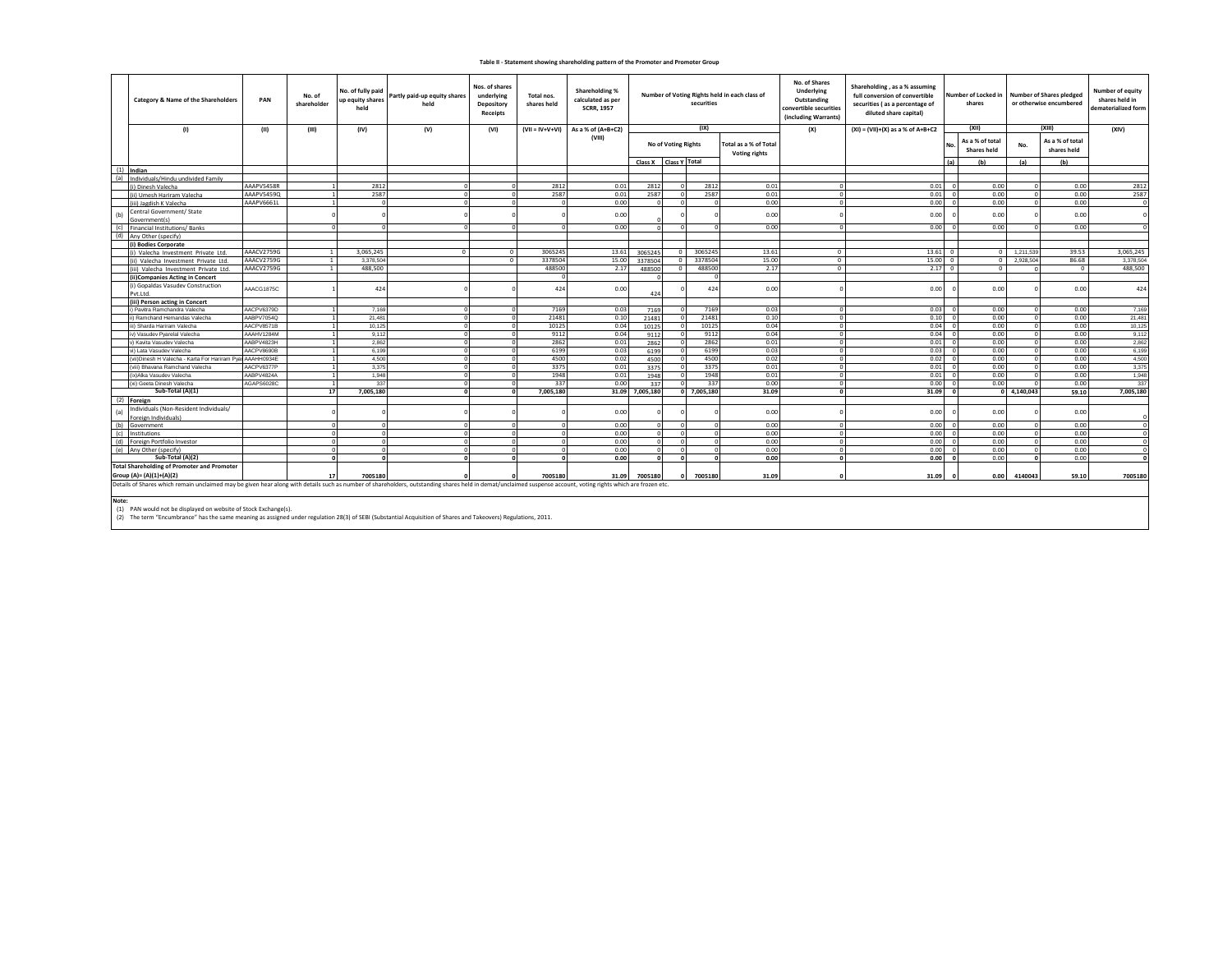## Table III - Statement showing shareholding pattern of the Public shareholder

| Category & Name of the Shareholders                                                                                                                                                                            | PAN        | Nos. of<br>shareho<br>der | No. of fully paid up<br>equity shares held | Part<br>naid<br>-up<br>equi<br>ty<br>shar<br>es<br>held | Nos. of<br>shares<br>underly<br>ng<br>Deposito<br>ry<br>Receipts | Total nos.<br>shares held | Shareholding %<br>calculated as per<br>SCRR, 1957 |                    |                     |           | Number of Voting Rights held in each class of securities | No. of Shares Underlying<br>Outstanding convertible securities<br>(including Warrants) | Total Shareholding, as a %<br>assuming full conversion of<br>convertible securities (as a<br>percentage of diluted share capital) |              | Number of Locked in<br>shares  | Number of Shares pledged<br>or otherwise encumbered                              | Number of equity<br>shares held in<br>dematerialized form |
|----------------------------------------------------------------------------------------------------------------------------------------------------------------------------------------------------------------|------------|---------------------------|--------------------------------------------|---------------------------------------------------------|------------------------------------------------------------------|---------------------------|---------------------------------------------------|--------------------|---------------------|-----------|----------------------------------------------------------|----------------------------------------------------------------------------------------|-----------------------------------------------------------------------------------------------------------------------------------|--------------|--------------------------------|----------------------------------------------------------------------------------|-----------------------------------------------------------|
| (1)                                                                                                                                                                                                            | (II)       | (III)                     | (IV)                                       | (V)                                                     | (VI)                                                             | $(VII = IV+V+VI)$         | As a % of (A+B+C2)                                |                    |                     | (IX)      |                                                          | (X)                                                                                    | $(XI) = (VII)+(X)$ as a % of A+B+C2                                                                                               |              | (XII)                          | (XIII)                                                                           | (XIV)                                                     |
| (1) Institutions                                                                                                                                                                                               |            |                           |                                            |                                                         |                                                                  |                           | (VIII)                                            |                    | No of Voting Rights |           | Total as a % of Total<br>Voting rights                   |                                                                                        |                                                                                                                                   | No           | As a % of total<br>Shares held | As a % of<br>total shares<br>No. (not<br>applicable)<br>held (Not<br>applicable) |                                                           |
| (a) Mutual Funds/UTI                                                                                                                                                                                           |            |                           | 10012                                      | $\Omega$                                                | $\circ$                                                          | 10012                     | 0.04                                              | 10012              |                     | 10012     | 0.04                                                     | $\Omega$                                                                               | 0.04                                                                                                                              | $\Omega$     | 0.00                           | <b>NA</b>                                                                        | $\Omega$                                                  |
| (b) Venture Capital Funds                                                                                                                                                                                      |            |                           | $\circ$                                    | $\Omega$                                                | $^{\circ}$                                                       |                           | 0.00                                              |                    |                     |           | 0.00                                                     | $\Omega$                                                                               | 0.00                                                                                                                              | $\Omega$     | 0.00                           | NA                                                                               | $\Omega$                                                  |
| (c) Alternate Investment Funds                                                                                                                                                                                 |            |                           | $\circ$                                    | $\Omega$                                                | $\circ$                                                          | $^{\circ}$                | 0.00                                              |                    |                     |           | 0.00                                                     | $^{\circ}$                                                                             | 0.00                                                                                                                              | $\Omega$     | 0.00                           | <b>NA</b>                                                                        | $\Omega$                                                  |
|                                                                                                                                                                                                                |            |                           | $\overline{0}$                             |                                                         | $\Omega$                                                         | $\Omega$                  | 0.00                                              |                    |                     |           | 0.00                                                     | $\overline{0}$                                                                         | 0.00                                                                                                                              | $\Omega$     | 0.00                           | <b>NA</b>                                                                        |                                                           |
| (d) Foreign Venture Capital Investors                                                                                                                                                                          |            |                           | 3892537                                    |                                                         | $\mathbf 0$                                                      | 3892537                   | 17.28                                             | 3892537            |                     | 3892537   | 17.28                                                    | o                                                                                      | 17.28                                                                                                                             | $\Omega$     | 0.00                           | <b>NA</b>                                                                        | 3892537                                                   |
| (e) Foreign Portfolio Investors<br>(i-i) Hypnos Fund Limited                                                                                                                                                   | AACCH6785N |                           | 2000000                                    |                                                         | $\mathbf 0$                                                      | 2000000                   | 8.88                                              | 2000000            |                     | 2000000   | 8.88                                                     | $\Omega$                                                                               | 8.88                                                                                                                              |              | 0.00                           | NA                                                                               | 2000000                                                   |
| (i-ii) Em Resurgent Fund                                                                                                                                                                                       | AACCE5562C |                           | 1000000                                    | $\Omega$                                                | $\mathbf 0$                                                      | 1000000                   | 4.44                                              | 1000000            |                     | 1000000   | 4.44                                                     | $\Omega$                                                                               | 4.44                                                                                                                              | $\Omega$     | 0.00                           | <b>NA</b>                                                                        | 1000000                                                   |
|                                                                                                                                                                                                                |            |                           |                                            |                                                         |                                                                  |                           |                                                   |                    |                     |           |                                                          |                                                                                        |                                                                                                                                   |              |                                |                                                                                  |                                                           |
| (i-iii) Orange Mauritius Investments Limited                                                                                                                                                                   | AABCO0594R |                           | 892,537                                    |                                                         | $\Omega$                                                         | 892537                    | 3.96                                              | 892537             |                     | 892537    | 3.96                                                     |                                                                                        | 3.96                                                                                                                              |              |                                |                                                                                  | 892,537                                                   |
| (f) Financial Institutions/ Banks                                                                                                                                                                              |            |                           | 180                                        |                                                         | $\mathbf 0$                                                      | 180                       | 0.00                                              | 180                |                     | 180       | 0.00                                                     | $\Omega$                                                                               | 0.00                                                                                                                              |              | 0.00                           | <b>NA</b>                                                                        | 180                                                       |
| (g) Insurance Companies                                                                                                                                                                                        |            |                           | 699772                                     |                                                         | $\overline{0}$                                                   | 699772                    | 3.11                                              | 699772             |                     | 699772    | 3.11                                                     | $\overline{ }$                                                                         | 3.11                                                                                                                              | $\Omega$     | 0.00                           | <b>NA</b>                                                                        | 699772                                                    |
|                                                                                                                                                                                                                |            |                           |                                            |                                                         |                                                                  |                           |                                                   |                    |                     |           |                                                          |                                                                                        |                                                                                                                                   |              |                                |                                                                                  |                                                           |
| (i-i) General Insurance Corporation Of India                                                                                                                                                                   | AAACG0615N |                           | 699772<br>$\circ$                          | $\Omega$                                                | $\circ$                                                          | 699772                    | 3.11<br>0.00                                      | 699772<br>$\Omega$ |                     | 699772    | 3.11<br>0.00                                             | $\Omega$                                                                               | 3.11<br>0.00                                                                                                                      |              | 0.00<br>0.00                   | NA<br><b>NA</b>                                                                  | 699772                                                    |
| (h) Provident Funds/ Pension Funds<br>(i) Any Other (specify)                                                                                                                                                  |            |                           |                                            |                                                         |                                                                  |                           |                                                   |                    |                     |           |                                                          |                                                                                        |                                                                                                                                   |              |                                |                                                                                  |                                                           |
| (i) Foreign Institutional Investors - DR                                                                                                                                                                       |            |                           |                                            |                                                         | $\Omega$                                                         | $\Omega$                  | 0.00                                              |                    |                     |           | 0.00                                                     | $\Omega$                                                                               | 0.00                                                                                                                              |              | 0.00                           | NA                                                                               |                                                           |
|                                                                                                                                                                                                                |            |                           |                                            |                                                         |                                                                  |                           |                                                   |                    |                     |           |                                                          |                                                                                        |                                                                                                                                   |              |                                |                                                                                  |                                                           |
| Sub-Total (B)(1)                                                                                                                                                                                               |            |                           | 4602501                                    |                                                         | $\Omega$                                                         | 4602501                   | 20.43                                             | 4,602,501          |                     | 4,602,501 | 20.43                                                    | 0.00                                                                                   | 20.43                                                                                                                             |              | 0.00                           | NA                                                                               | 4592489                                                   |
| Central Government/ State Government(s)/<br>(2)                                                                                                                                                                |            |                           |                                            |                                                         |                                                                  |                           | 0.00                                              |                    |                     |           | 0.00                                                     | $\Omega$                                                                               | 0.00                                                                                                                              | $\Omega$     | 0.00                           | NA                                                                               | $\Omega$                                                  |
| President of India                                                                                                                                                                                             |            |                           |                                            |                                                         |                                                                  |                           |                                                   |                    |                     |           |                                                          |                                                                                        |                                                                                                                                   |              |                                |                                                                                  |                                                           |
| Sub-Total (B)(2)                                                                                                                                                                                               |            |                           | $\circ$                                    | $\Omega$                                                | $\circ$                                                          | $\Omega$                  | 0.00                                              | $\Omega$           | $\Omega$            |           | 0.00                                                     | $\Omega$                                                                               | 0.00                                                                                                                              | $\Omega$     | 0.00                           | NA                                                                               | $\Omega$                                                  |
| (3) Non-institutions                                                                                                                                                                                           |            |                           |                                            |                                                         |                                                                  |                           |                                                   |                    |                     |           |                                                          |                                                                                        |                                                                                                                                   |              |                                |                                                                                  |                                                           |
| (a) Individuals -                                                                                                                                                                                              |            |                           |                                            |                                                         |                                                                  |                           |                                                   |                    |                     |           |                                                          |                                                                                        |                                                                                                                                   |              |                                |                                                                                  |                                                           |
| i. Individual shareholders holding nominal<br>share capital up to Rs. 2 lakhs.                                                                                                                                 |            | 14239                     | 7476604                                    |                                                         | $\Omega$                                                         | 7476604                   | 33.19                                             | 7476604            |                     | 7476604   | 33.19                                                    |                                                                                        | 33.19                                                                                                                             |              | 0.00                           | NA                                                                               | 7160209                                                   |
| ii. Individual shareholders holding nominal<br>share capital in excess of Rs. 2 lakhs.                                                                                                                         |            | 33                        | 2158406                                    |                                                         |                                                                  | 2158406                   | 9.58                                              | 2158406            |                     | 2158406   | 9.58                                                     |                                                                                        | 9.58                                                                                                                              | $\Omega$     | 0.00                           | NA                                                                               | 2158406                                                   |
| (ii-i) Darshana Umakant Rege                                                                                                                                                                                   | ADNPR6982Q |                           | 300,000                                    | $\Omega$                                                | $\circ$                                                          | 300000                    | 1.33                                              | 300000             |                     | 300000    | 1.33                                                     | $\Omega$                                                                               | 1.33                                                                                                                              |              | 0.00                           | NA                                                                               | 300,000                                                   |
| (ii-ii) HARSHA HITESH JAVERI                                                                                                                                                                                   | AAEPJ7739F | -1                        | 450,000                                    | $\Omega$                                                | ō                                                                | 450000                    | 2.00                                              | 450000             |                     | 450000    | 2.00                                                     | $\overline{0}$                                                                         | 2.00                                                                                                                              |              | 0.00                           | <b>NA</b>                                                                        | 450,000                                                   |
| (ii-iii) Mahesh Awatrai Bhojwani                                                                                                                                                                               | AOOPB5454M |                           | 524015                                     |                                                         | $\circ$                                                          | 524015                    | 2.33                                              | 524015             |                     | 524015    | 2.33                                                     | $\circ$                                                                                | 2.33                                                                                                                              | $\Omega$     | 0.00                           | NA                                                                               | 524015                                                    |
| (ii-iv)HITESH RAMJI JAVERI                                                                                                                                                                                     | AABPJ4691H |                           | 675,000                                    |                                                         | $\Omega$                                                         | 675000                    | 3.00                                              | 675000             |                     | 675000    | 3.00                                                     | $\Omega$                                                                               | 3.00                                                                                                                              | $\Omega$     | 0.00                           | <b>NA</b>                                                                        | 675,000                                                   |
| (b)<br>NBFCs registered with RBI                                                                                                                                                                               |            |                           | 7094                                       |                                                         | $\Omega$                                                         | 7094                      | 0.03                                              | 7094               |                     | 7094      | 0.03                                                     | $\Omega$                                                                               | 0.03                                                                                                                              | $\mathbf{0}$ | 0.00                           | NA                                                                               | 7094                                                      |
| (c) Employee Trusts                                                                                                                                                                                            |            |                           | $\circ$                                    |                                                         | $\Omega$                                                         |                           | 0.00                                              |                    |                     |           | 0.00                                                     | $\Omega$                                                                               | 0.00                                                                                                                              | $\Omega$     | 0.00                           | NA                                                                               |                                                           |
| Overseas Depositories (holding DRs)<br>(d)                                                                                                                                                                     |            |                           | $\Omega$                                   |                                                         |                                                                  |                           | 0.00                                              |                    |                     |           | 0.00                                                     |                                                                                        | 0.00                                                                                                                              | $\Omega$     | 0.00                           | NA                                                                               | $\Omega$                                                  |
| (balancing figure)                                                                                                                                                                                             |            |                           |                                            |                                                         |                                                                  |                           |                                                   |                    |                     |           |                                                          |                                                                                        |                                                                                                                                   |              |                                |                                                                                  |                                                           |
| (e) Any Other (specify)<br>(i) Bodies Corporate                                                                                                                                                                |            | 183                       | 608713                                     |                                                         | $^{\circ}$                                                       | 608713                    | 2.70                                              | 608713             |                     | 608713    | 2.70                                                     | $\Omega$                                                                               | 2.70                                                                                                                              |              | 0.00                           | NA                                                                               | 549357                                                    |
| (i-i) Globe Capital Market Ltd                                                                                                                                                                                 | AAACG4267G |                           | 250,670                                    | $\Omega$                                                | $\circ$                                                          | 250670                    | 1.11                                              | 250670             |                     | 250670    | 1.11                                                     | $\Omega$                                                                               | 1.11                                                                                                                              | $\Omega$     | 0.00                           | <b>NA</b>                                                                        | 250,670                                                   |
| (ii) Clearing Members                                                                                                                                                                                          |            | 123                       | 551179                                     | $\Omega$                                                | $^{\circ}$                                                       | 551179                    | 2.45                                              | 551179             |                     | 551179    | 2.45                                                     | $\Omega$                                                                               | 2.45                                                                                                                              | $\Omega$     | 0.00                           | <b>NA</b>                                                                        | 551179                                                    |
| (iii) Directors & their relatives                                                                                                                                                                              |            |                           | 120348                                     |                                                         | $\mathbf 0$                                                      | 120348                    | 0.53                                              | 120348             |                     | 120348    | 0.53                                                     | $\mathbf{0}$                                                                           | 0.53                                                                                                                              | $\Omega$     | 0.00                           | <b>NA</b>                                                                        | 120348                                                    |
| Sub-Total (B)(3)                                                                                                                                                                                               |            | 14582                     | 10922344                                   | $\Omega$                                                | $\Omega$                                                         | 10922344                  | 48.48                                             | 10922344           |                     | 10922344  | 48.48                                                    | $\overline{0}$                                                                         | 48.48                                                                                                                             | $\Omega$     | 0.00                           | NA                                                                               | 10546593                                                  |
| <b>Total Public Shareholding</b><br>$(B) = (B)(1)+(B)(2)+(B)(3)$                                                                                                                                               |            | 14590                     | 15524845                                   |                                                         | $\Omega$                                                         | 15524845                  | 68.91                                             | 15524845           |                     | 15524845  | 68.91                                                    | $\Omega$                                                                               | 68.91                                                                                                                             |              | 0.00                           | NA                                                                               | 15139082                                                  |
| Details of the shareholders acting as persons in Concert including their Shareholding (No. and %):                                                                                                             |            |                           |                                            |                                                         |                                                                  |                           |                                                   |                    |                     |           |                                                          |                                                                                        |                                                                                                                                   |              |                                |                                                                                  |                                                           |
|                                                                                                                                                                                                                |            |                           |                                            |                                                         |                                                                  |                           |                                                   |                    |                     |           |                                                          |                                                                                        |                                                                                                                                   |              |                                |                                                                                  |                                                           |
| Details of Shares which remain unclaimed may be given hear along with details such as number of shareholders, outstanding shares held in demat/unclaimed suspense account, voting rights which are frozen etc. |            |                           |                                            |                                                         |                                                                  |                           |                                                   |                    |                     |           |                                                          |                                                                                        |                                                                                                                                   |              |                                |                                                                                  |                                                           |

Note:<br>(2) PAN would not be displayed on website of Stock Exchange(s).<br>(2) The above format needs to be disclosed along with the name of following persons:<br>(3) W.r.t. the information pertaining to Depository Receipts, the s